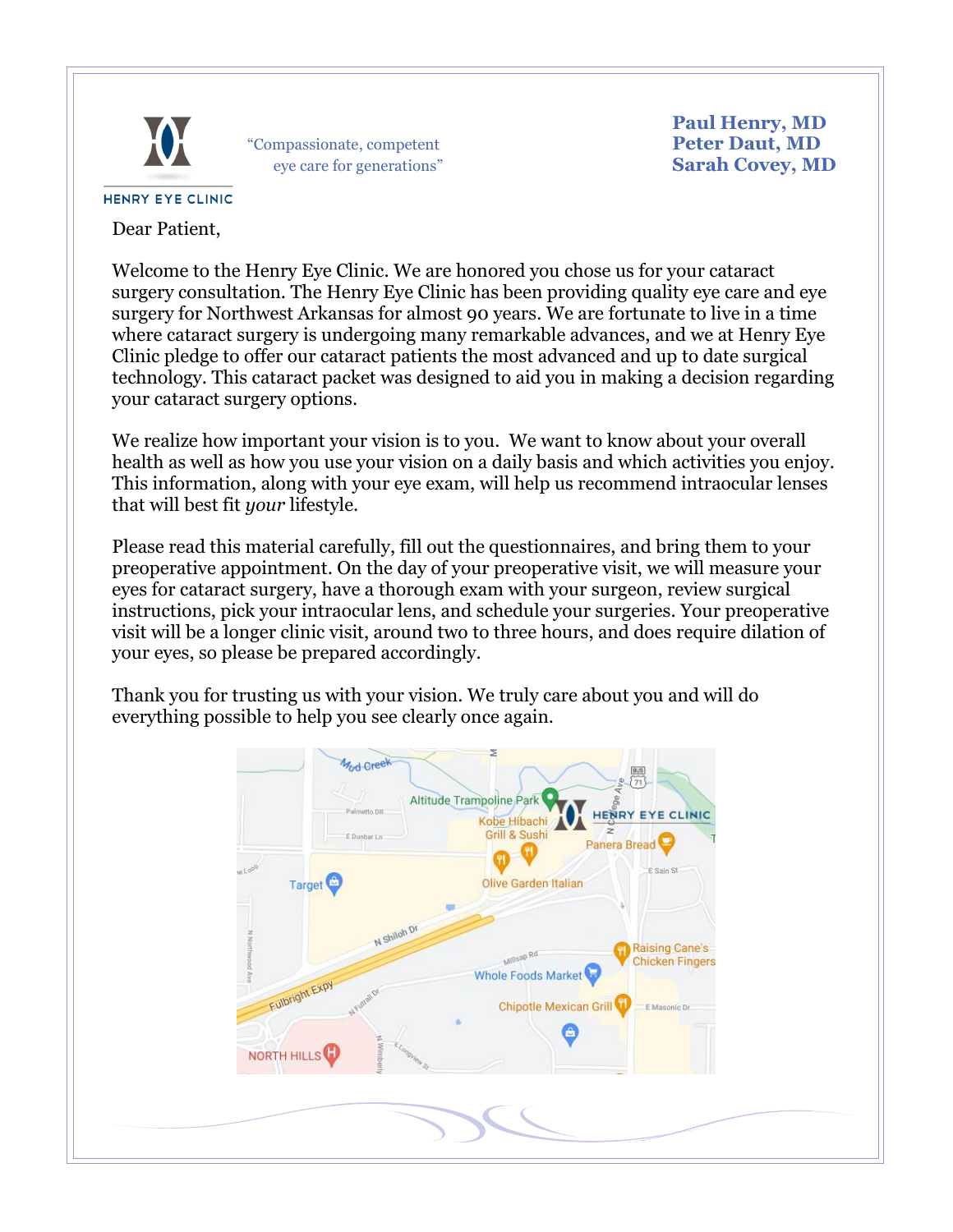# **Frequently Asked Questions**

### **What is a cataract?**

The natural "lens" in the eye focuses the light on objects so that we can see clearly. Like the lens in a camera, it brings our world into focus at different distances. As we age, the natural lens becomes cloudy, discolored, and stiffer, which is then called a "cataract." This is also part of the reason why most people need reading glasses after around forty years of age, called "presbyopia."

### **What are the symptoms of a cataract?**

- Hazy, cloudy, or blurry vision
- Needing more light to see clearly than you used to require
- Rings or halos around lights
- Trouble adjusting to different lighting conditions
- Poor night vision or difficulty driving at night
- Sensitivity to light, glare, or headlights
- Dimness of vision that can no longer be improved sufficiently with glasses or contacts
- Feeling like glasses are dirty despite cleaning them or changing prescriptions

### **When do I need cataract surgery?**

Even if you have been diagnosed with cataracts, you are not required to have cataract surgery. When you feel your decreased vision is affecting your day to day life, it may be time to consider cataract surgery.

### **What is cataract surgery?**

Small incisions, less than 3 millimeters in size, are made in the front, clear part of the eye called the cornea. An instrument is inserted and uses sound waves to break up the cataract and vacuum it from the eye. A new artificial lens (intraocular lens, or IOL) is put in its place.

# AC ASSESSED

Simulated vision: Left: blurry without details before cataract surgery; Right: after surgery, crisp

### **Does cataract surgery hurt?**

We use a combination of numbing drops and medications to help you remain comfortable and relaxed during the surgery. During the surgery, most patients only notice lights changing colors. You will have an IV placed and we use a medication that takes away the pain and relaxes you, but allows you to continue breathing on your own. After surgery, most patients are very

Photo above shows a cataract, the

yellow haze you see within the pupil

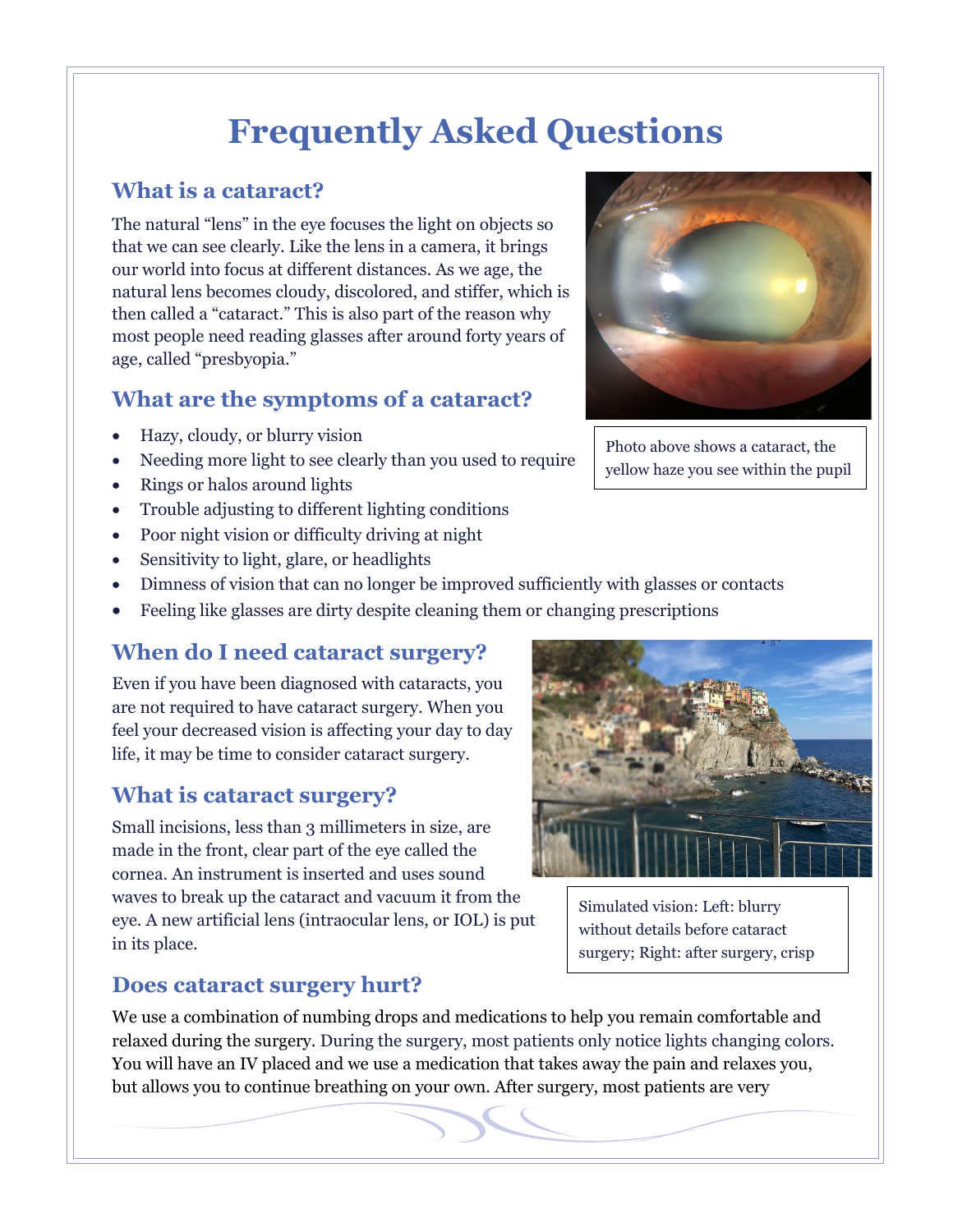comfortable and only notice mild irritation that does not require pain medication outside of occasional Tylenol.

### **How long does surgery take?**

Generally less than fifteen minutes, but because you will receive medications through your IV, you will need a driver, and the entire process will take a few hours. You will go home the same day shortly after the procedure.

### **Where is the surgery performed?**

We typically operate at North Hills Surgical Center which is located at 3271 Wimberly Drive, Suite 1, in Fayetteville, Arkansas, near the Washington Regional Medical Center.

### **When and where are my post op visits?**

You will generally be seen the next day, within the next week, and about a month after surgery back at the Henry Eye Clinic. If you were referred by your optometrist, you will typically see them a week or two after the second eye for co-management.

### **When can I have surgery on my second eye?**

Typically, two weeks after the first eye. Some patients heal a bit slower so we can push out the surgery until the first eye is healed enough to allow you to function with the first eye's vision.

### **When can I drive and go back to work?**

Most patients see and feel well enough to go back to work the next day and can drive if they feel safe doing so, provided they have legal driving vision in the other, non-operative eye.

### **When can I get fitted for new glasses or contacts?**

Typically, a month after surgery on the second eye.

### **What are the risks?**

Although cataract surgery is generally very safe and effective, there are still risks that include bleeding, retinal swelling, infection, loss of vision, and need for further surgery.

### **What are my restrictions after surgery?**

For the first week, you will sleep with an eye shield at night, do no lifting over ten pounds, wear no eye makeup, and do no vigorous exercise. We ask that you avoid dunking your head under water for two weeks. You are free to read, watch TV, and do your other normal activities immediately after surgery, but ask that you do not rub the eye.

### **When do I need to stop wearing my contact lenses?**

Stop wearing contacts two weeks before your preoperative appointment.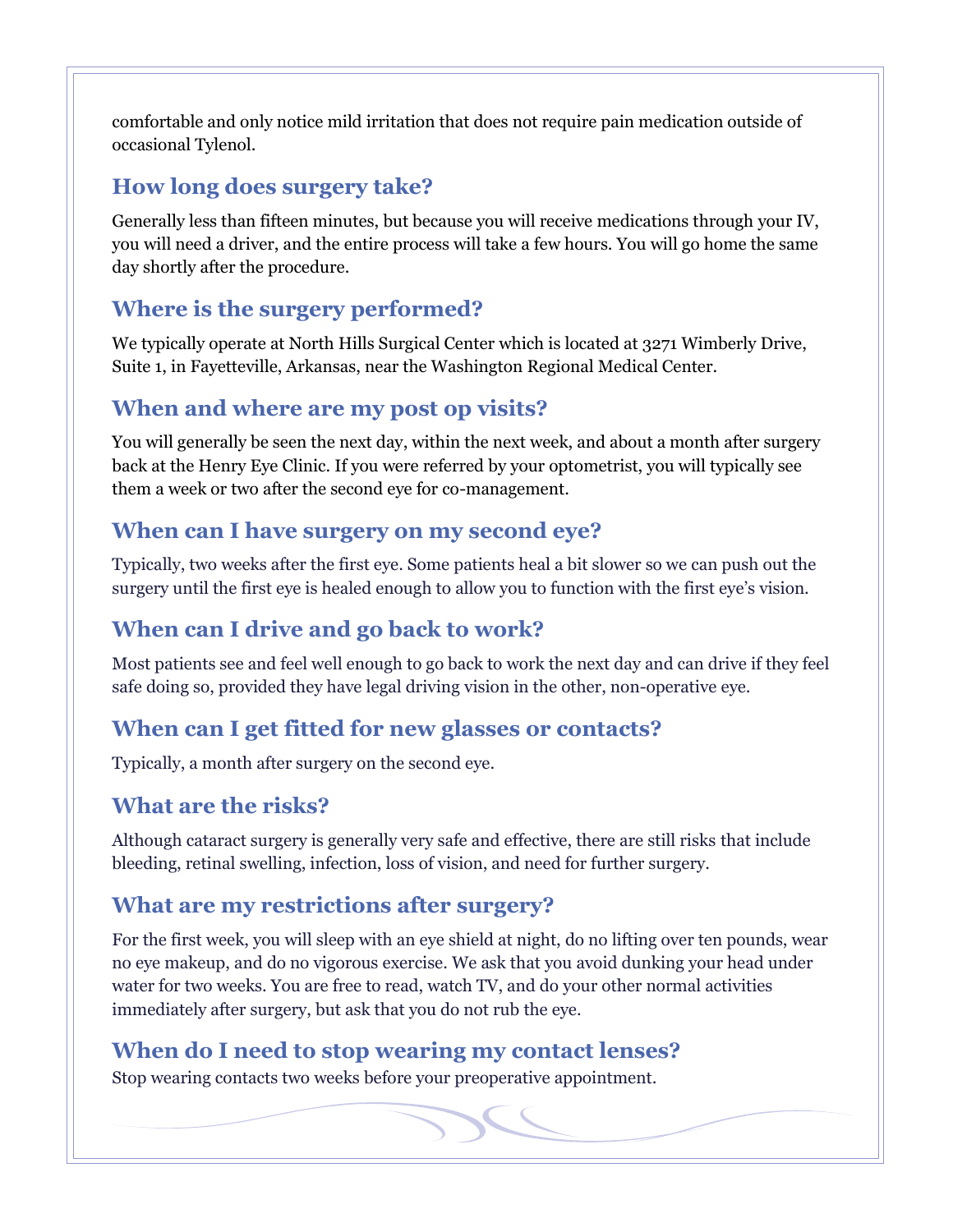### **What about my dry eyes?**

Dry eyes can affect measurements for cataract surgery so we recommend using scheduled artificial tear drops four times a day for a week or two leading up to your preoperative appointment.

### **Can my cataract come back?**

After removal of the cataract, it cannot return. However, during the surgery, we replace your old lens with a new lens and place it inside a capsular bag. Over time, the capsular bag can become cloudy and is known as a "secondary cataract" or "posterior capsular opacification." These can be treated in clinic with a brief, painless laser procedure by your surgeon.

### **Will I need to wear glasses after cataract surgery?**

This depends on your eye and your choice of lens. We do, however, offer several options that can reduce or even eliminate the need for glasses or contacts after surgery. During your preoperative visit, you will have measurements to calculate the correct power lens to be placed in your eye during cataract surgery. Depending on your overall eye health, you may have these lens options:

- **Monofocal lens:** Full time glasses are generally needed after surgery to see clearly at all distances.
- **Monovision:** One eye is set for near vision; one eye set for distance vision. You must have tried this before in glasses or contacts for this to be an option because some patients to not adapt well to this change and feel off balance.
- **Toric lens:** Corrects corneal astigmatism (where the clear covering of the eye is shaped more like a football than a basketball) to allow clearer distance vision, so most patients can drive without glasses, and only need over the counter "cheaters" to read.
- **Multifocal/Trifocal/EDOF lens:** These advanced technology lenses can correct corneal astigmatism AND presbyopia at the same time as your cataract surgery, giving you the best opportunity to have freedom from glasses at distance, intermediate, and near. Not an option if you have diabetic retinopathy, macular degeneration, or other retinal issues

### **Is cataract surgery covered by my insurance?**

Medicare and other insurances will *only* pay for the Monofocal lens option, but will allow you to pay the additional "out of pocket" charge for the other options to give you the once in a lifetime opportunity to have the best chance at freedom from glasses at the same time as your cataract surgery. You will discuss your options and preferences with your surgeon at your preoperative visit.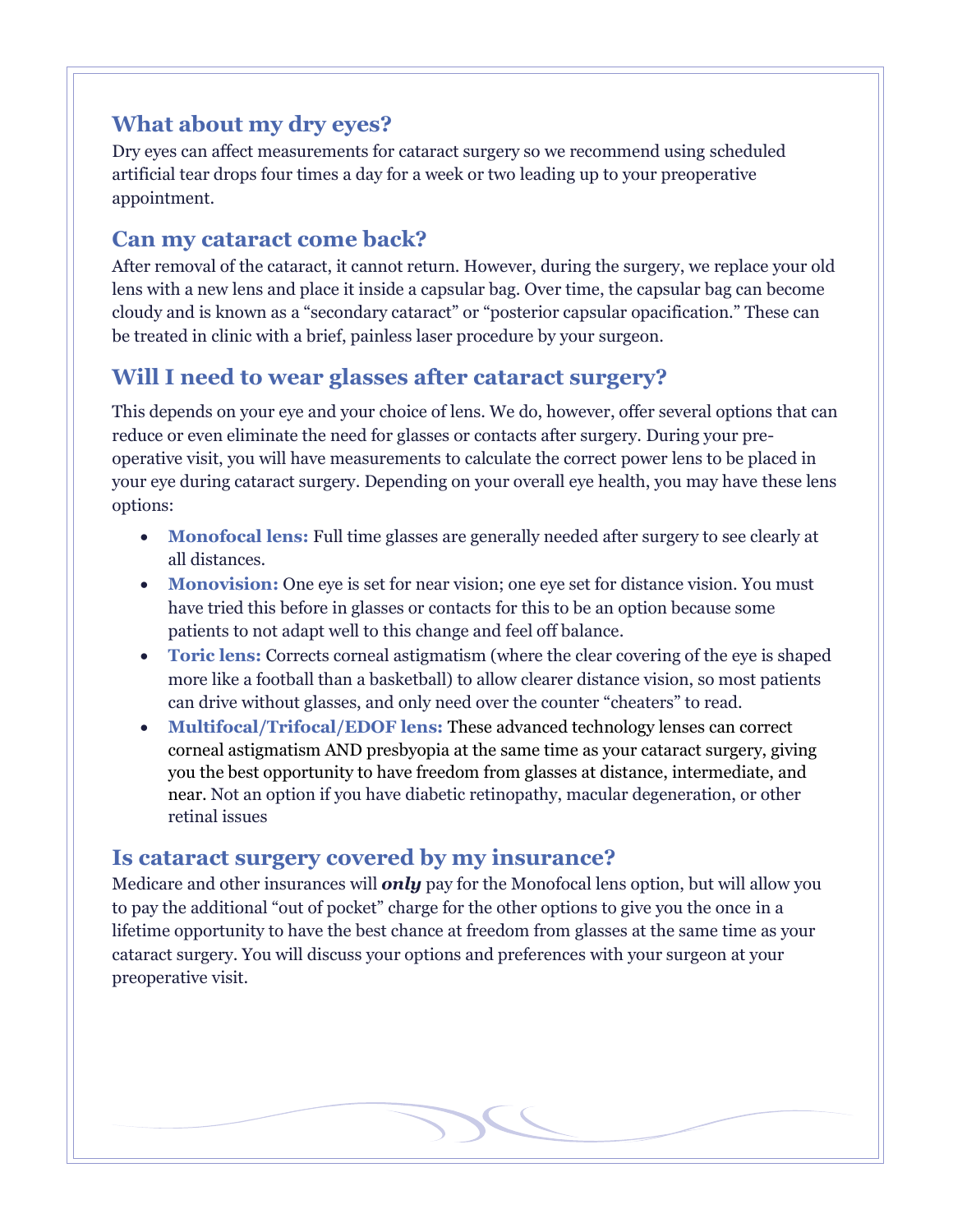| Do you wear glasses or contacts now?<br>$\Box$ No                           | $\Box$ Yes: If yes: Do you wear them for distance vision, to read, or all the time?<br>$\Box$ Distance $\Box$ To read $\Box$ All the time                                                                                                                                                                                                                                                   |                               |
|-----------------------------------------------------------------------------|---------------------------------------------------------------------------------------------------------------------------------------------------------------------------------------------------------------------------------------------------------------------------------------------------------------------------------------------------------------------------------------------|-------------------------------|
| well for near vision)<br>∃ No                                               | Have you ever had "monovision?" (one eye sees well at distance and the other eye sees                                                                                                                                                                                                                                                                                                       |                               |
|                                                                             | Are you interested in seeing well without glasses or contacts?<br>$\Box$ Yes, I would prefer to not wear glasses or contacts<br>$\Box$ No, I would not mind wearing glasses or contacts                                                                                                                                                                                                     |                               |
| After cataract surgery, which would you prefer?<br>$\Box$ Full time glasses | $\Box$ Part time glasses: $\Box$ For reading $\Box$ For computer $\Box$ For distance<br>$\Box$ I would prefer to be free from glasses and contacts as much as possible                                                                                                                                                                                                                      |                               |
|                                                                             | What is your job (if retired, what was your previous job)? ______________________                                                                                                                                                                                                                                                                                                           |                               |
|                                                                             | What are some of your hobbies? (check all that apply)<br>$\Box$ Reading $\Box$ Hunting $\Box$ Golfing $\Box$ Tennis<br>Cycling $\Box$ Skiing $\Box$ Cooking $\Box$ Watching TV                                                                                                                                                                                                              | $\Box$ Sewing/crafts<br>Other |
|                                                                             | Please place an "X" on the following scale to describe your personality:                                                                                                                                                                                                                                                                                                                    |                               |
| Easy going                                                                  | Moderate                                                                                                                                                                                                                                                                                                                                                                                    | Perfectionist                 |
| $\Box$ No<br>Yes<br>No                                                      | Are you willing to see occasional "rings" in your vision if you are able to get out of<br>glasses most of the time, at distance, intermediate, and near?<br>$\Box$ Yes (multifocal/trifocal/EDOF lenses may be an option for you)<br>Are you willing to consider paying an "out of pocket cost" for your intraocular lens to<br>have a greater chance of not needing glasses after surgery? |                               |